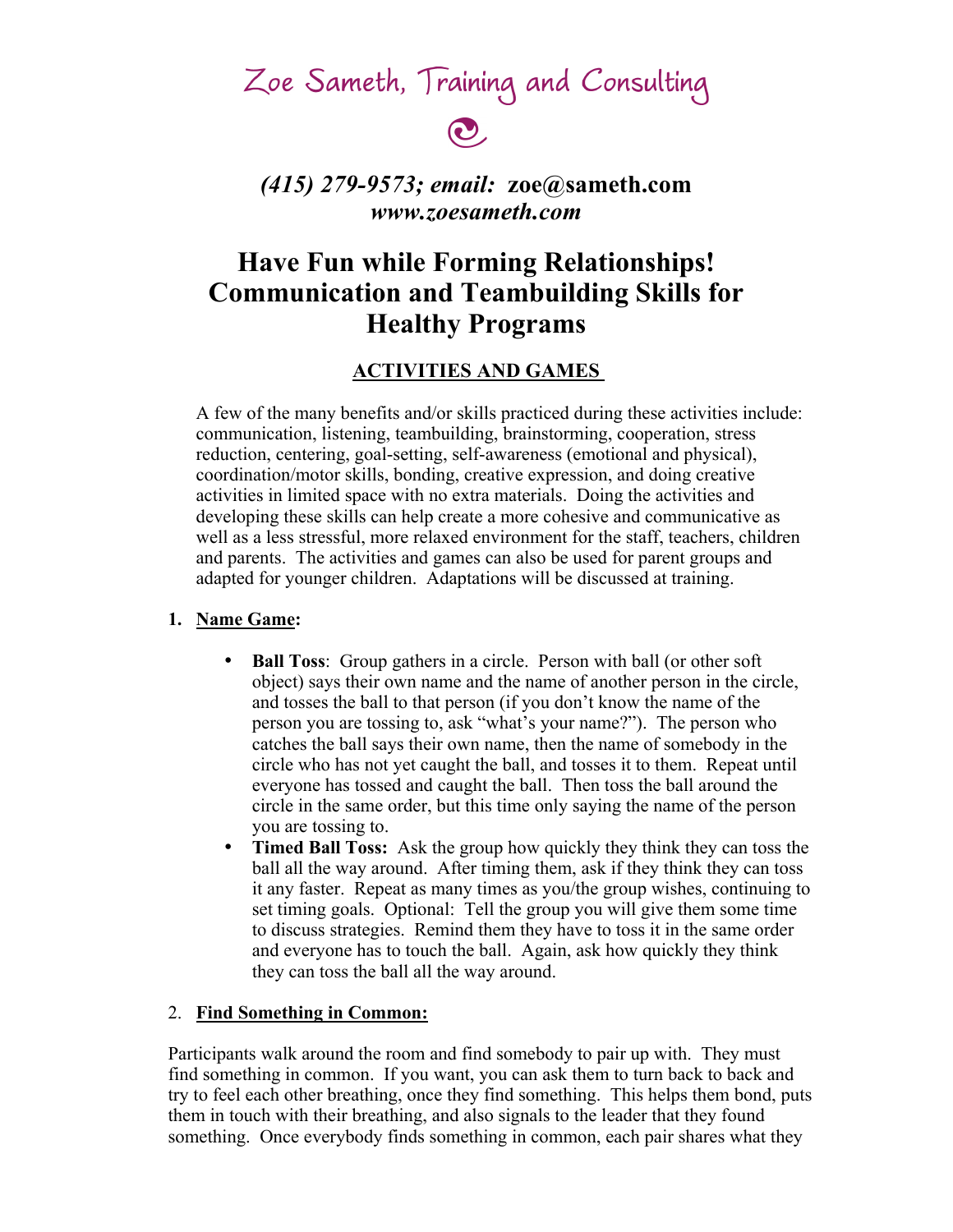found. Repeat, by finding somebody else to pair up with, but each time, the new pair must find something in common that has not already been mentioned. Repeat as many times as you wish.

- **3. Pass the Pulse (or Pass the Squeeze):** Group gathers in a circle, holding hands. The designated leader squeezes the person's hand next to her/him, that person squeezes the next person's hand, and so on, until it reaches the leader who then raises his/her arm indicating the squeeze has gone all the way around. Ask the group how quickly they think they can pass the pulse. Time it. Repeat as many times as desired, checking back in on time goal. Alternative: Try passing the pulse with eyes closed. Ask the group if they think they will pass it more quickly or more slowly. The person timing can tap the person who is starting the pulse on the shoulder, to signal the person should begin.
- 4. **Count to Ten:** The group tries to count to ten (or twenty). Anybody can start, saying "one". Somebody else says "two", somebody else "three", etc. If two or more people say a number at the same time, the group has to start over. Participants can only use their voice and can only speak numbers.
- 5. **Human Orchestra:** Split into approximately three five groups, depending on number of participants. The leader is the conductor. Each group has a few minutes to create a group sound/instrument, using only their voice and/or bodies. The conductor explains the signals/hand motions: pointing at the group means it's time to "play their instrument" (make their agreed on music/sound); raising hands up means to raise the volume and lowering hands means to lower the volume. Make up a signal to indicate the group should stop making the sound. The conductor can have more than one "instrument" playing at a time. Ask for a volunteer to be the next conductor, and have the groups come up with new sounds/instruments.
- 6. **Do You Know Your Neighbor/Colleague?:** Place chairs in a circle, with one less chair than the number of participants. One person stands in the middle, then approaches somebody in the circle and asks "\_\_\_\_\_\_\_ (person's name), do you know your neighbors (or colleagues)"? The person responds with "Yes, my neighbors are and  $\frac{1}{2}$  and  $\frac{1}{2}$  (names the person on each of their sides, asking their names if needed). The person in the middle then asks "Is there anything you would like to know about your neighbor (or colleague)?". The person being asked then asks something that must also be true of themselves. This can be something very superficial (for example, "is anyone wearing blue socks?") or something very serious ("did anyone lose someone close to them this last year?") or anything in between. Then the person who asked the question and everybody else that this is true for, must go to another chair, and it cannot be a chair directly next to them. The person left without a chair remains in the middle and asks the next person "Do you know your neighbors (or colleagues)?" and so on…
- 7. **Pass it On:** A person stands in the middle of the circle and develops/improvises a sound and a movement. When they have the sound/movement, they go up to another person in the circle, doing their sound and movement. The person they approach then starts mimicking the sound and movement. When the person who made up the sound/movement feels the other person has correctly copied their